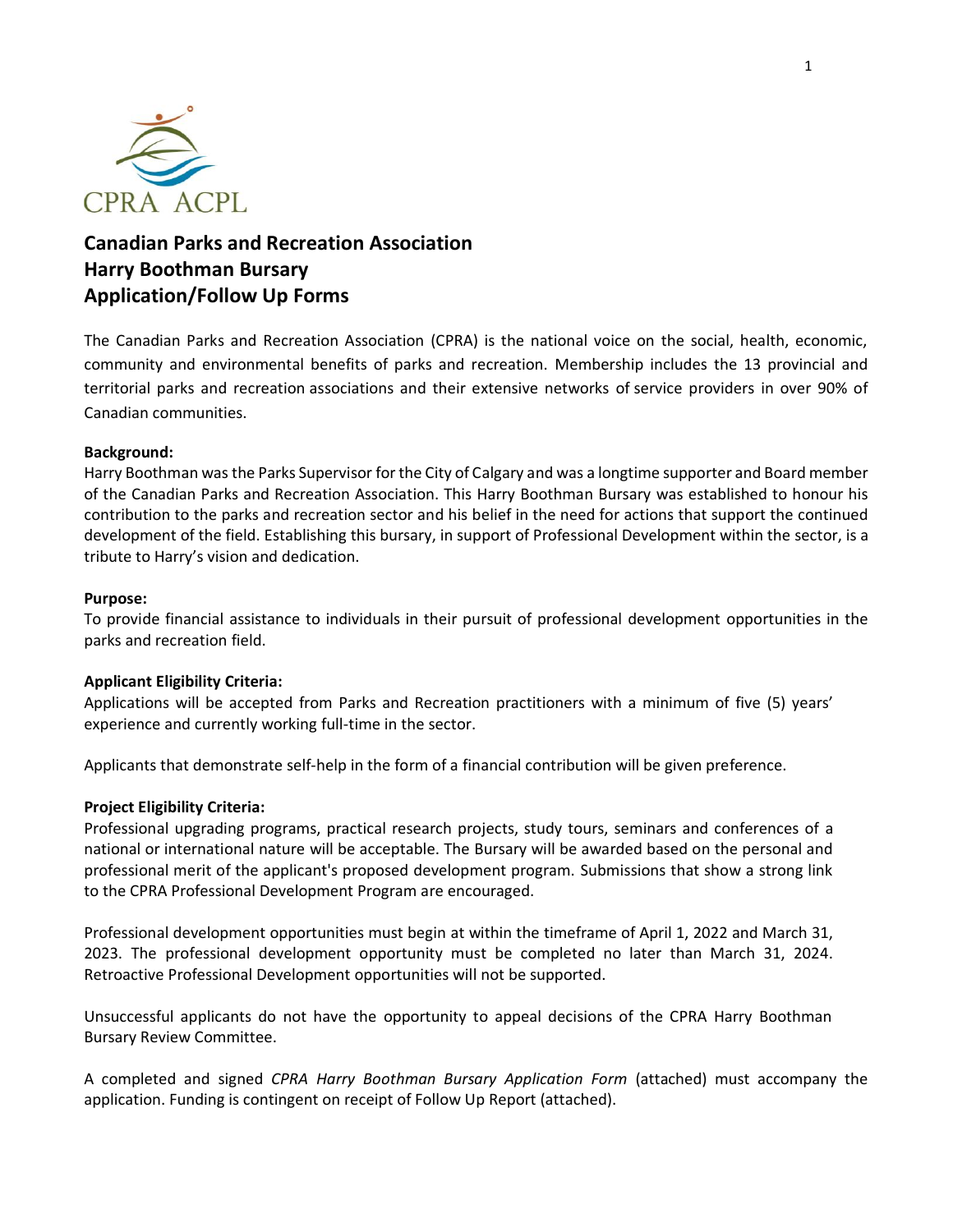

### **Deadline for Submissions:**

March 31 of each year. Two (2) bursaries, up to \$1,000 each, can be awarded each year.

### **Selection Process:**

All applications should be submitted by mail to*: CPRA Harry Boothman Bursary 1180 Walkley Road, Ottawa, ON, K1V 2M5*

Or, electronically to: *mjay@cpra.ca*

All individuals will receive confirmation, via e-mail, identifying that their application has been received. If, within five working days of submission, you have not received confirmation, contact the Canadian Parks and Recreation Association at 613-523-5315.

Applications will be reviewed by the CPRA Harry Boothman Bursary Review Committee and all applicants will be informed regarding the status of their request no later than June 15 of the application year. Professional Development opportunities must be completed between July 1 and June 30 of the application year.

### **Follow up and Payment:**

Deadline for submission of the follow up report is within three (3) months of the completion date of the Professional Development opportunity. Payment of the Bursary will be provided upon receipt of each of the following requirements:

- Final follow up report
- Proof of successful completion of the Professional Development opportunity
- Copies of receipts for all applicable expenditures

Approved applicants that do not use the funds must re-apply at the next application date.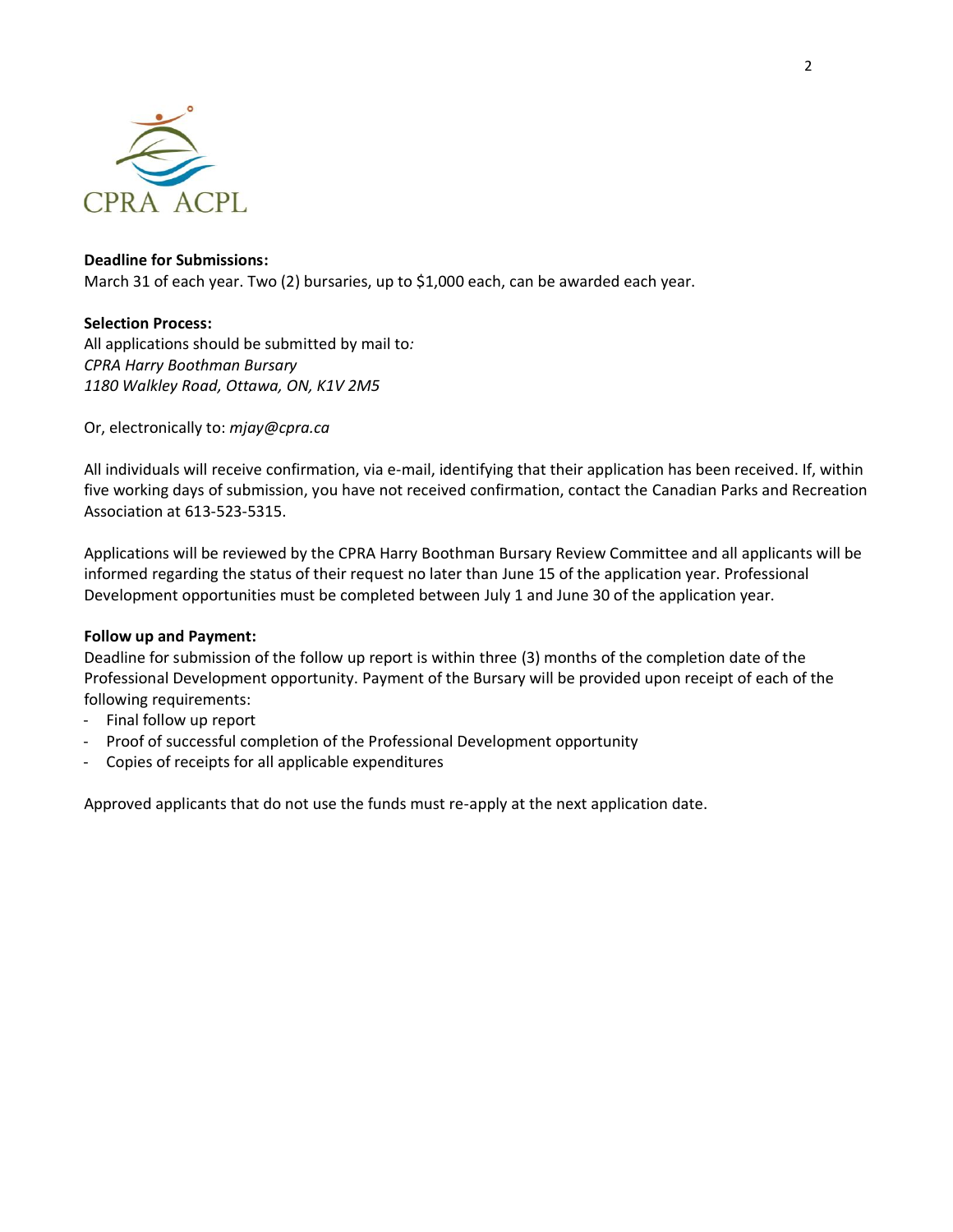

# **CPRA Harry Boothman Bursary Application Form**

| Name:                                                                                                                                                                                                                                |  |  |  |  |
|--------------------------------------------------------------------------------------------------------------------------------------------------------------------------------------------------------------------------------------|--|--|--|--|
| <b>Address:</b>                                                                                                                                                                                                                      |  |  |  |  |
| City/Town:<br><u> 1989 - Johann Barbara, martin a bhaile an t-Alban Barbara ann an t-Alban Barbara ann an t-Alban Barbara ann an</u>                                                                                                 |  |  |  |  |
| <b>Postal Code:</b>                                                                                                                                                                                                                  |  |  |  |  |
| <b>Cell Phone:</b><br><u> The Communication of the Communication of the Communication of the Communication of the Communication of</u>                                                                                               |  |  |  |  |
| Email Address: <u>New York: Andreas State Address: New York: New York: New York: New York: New York: New York: New York: New York: New York: New York: New York: New York: New York: New York: New York: New York: New York: New</u> |  |  |  |  |
|                                                                                                                                                                                                                                      |  |  |  |  |
|                                                                                                                                                                                                                                      |  |  |  |  |
| Full Time Employee: Yes □ No □                                                                                                                                                                                                       |  |  |  |  |
|                                                                                                                                                                                                                                      |  |  |  |  |
| <b>Employment history over the past 10 years:</b>                                                                                                                                                                                    |  |  |  |  |
|                                                                                                                                                                                                                                      |  |  |  |  |
|                                                                                                                                                                                                                                      |  |  |  |  |
|                                                                                                                                                                                                                                      |  |  |  |  |

# **Professional Development Specifics**

| Host:<br><u> 1989 - Johann Barbara, martin a bhaile an t-Alban Barbara ann an t-Alban Barbara ann an t-Alban Barbara ann an</u> | $\text{Location:}\begin{tabular}{ c c c c } \hline \rule{0pt}{3ex} \rule{0pt}{3ex} \rule{0pt}{3ex} \rule{0pt}{3ex} \rule{0pt}{3ex} \rule{0pt}{3ex} \rule{0pt}{3ex} \rule{0pt}{3ex} \rule{0pt}{3ex} \rule{0pt}{3ex} \rule{0pt}{3ex} \rule{0pt}{3ex} \rule{0pt}{3ex} \rule{0pt}{3ex} \rule{0pt}{3ex} \rule{0pt}{3ex} \rule{0pt}{3ex} \rule{0pt}{3ex} \rule{0pt}{3ex} \rule{0pt}{3ex} \rule{0pt}{3ex} \rule{0pt}{3$ |
|---------------------------------------------------------------------------------------------------------------------------------|------------------------------------------------------------------------------------------------------------------------------------------------------------------------------------------------------------------------------------------------------------------------------------------------------------------------------------------------------------------------------------------------------------------|
| Other:                                                                                                                          |                                                                                                                                                                                                                                                                                                                                                                                                                  |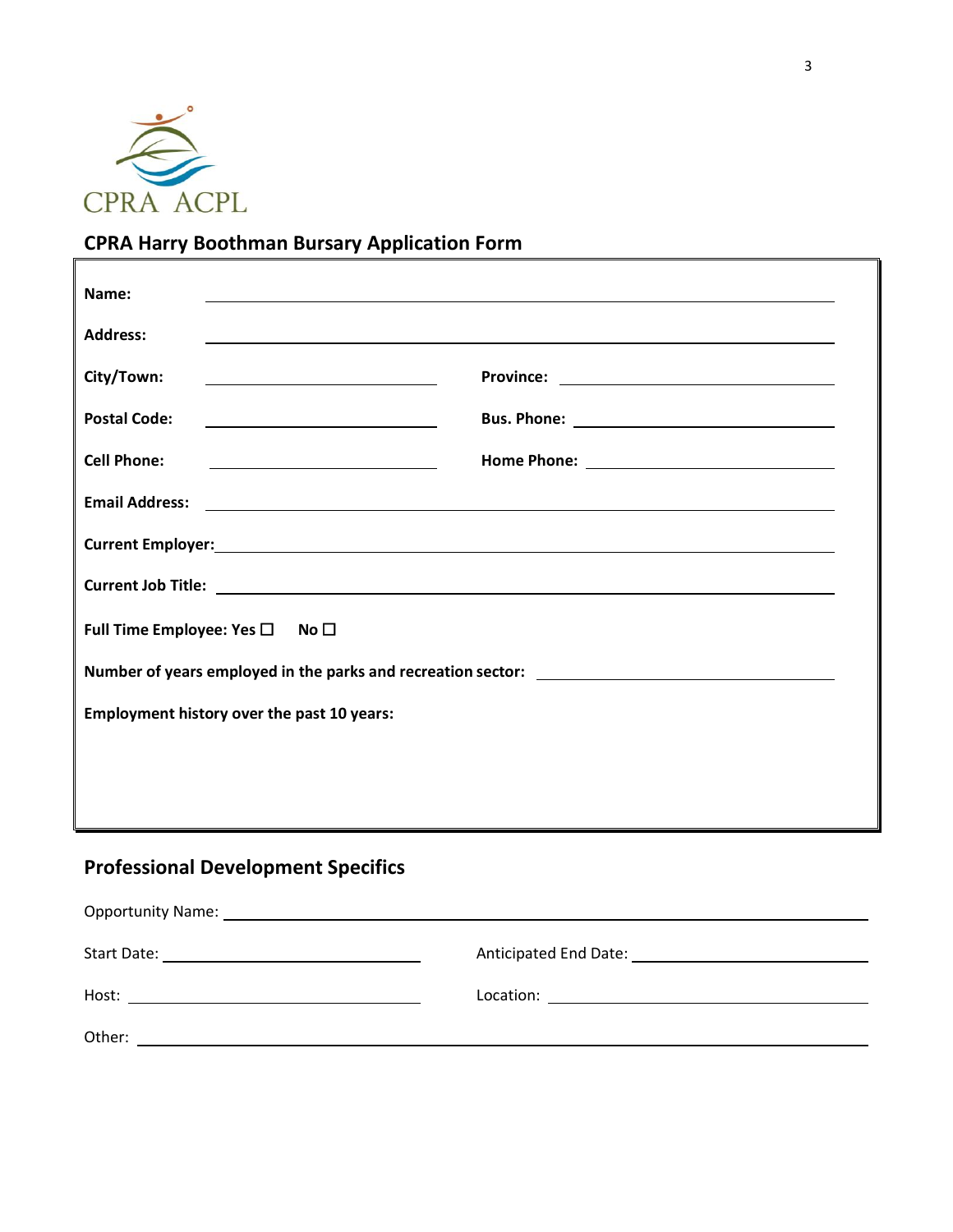

Please share the course or event description (attach additional pages if required). If available, provide any program brochures or other supporting information that will provide further clarity of the program.

### **Learning Outcomes**

Attach additional pages if required

Please identify your intended *personal* learning outcomes from attending this professional development opportunity.

Please identify your intended *professional* learning outcomes from attending this professional development opportunity.

## **Employer Benefit**

Please describe how your participation in this opportunity will be beneficial to your employer.

Letters of employer support are encouraged, but not required. Please attach if available.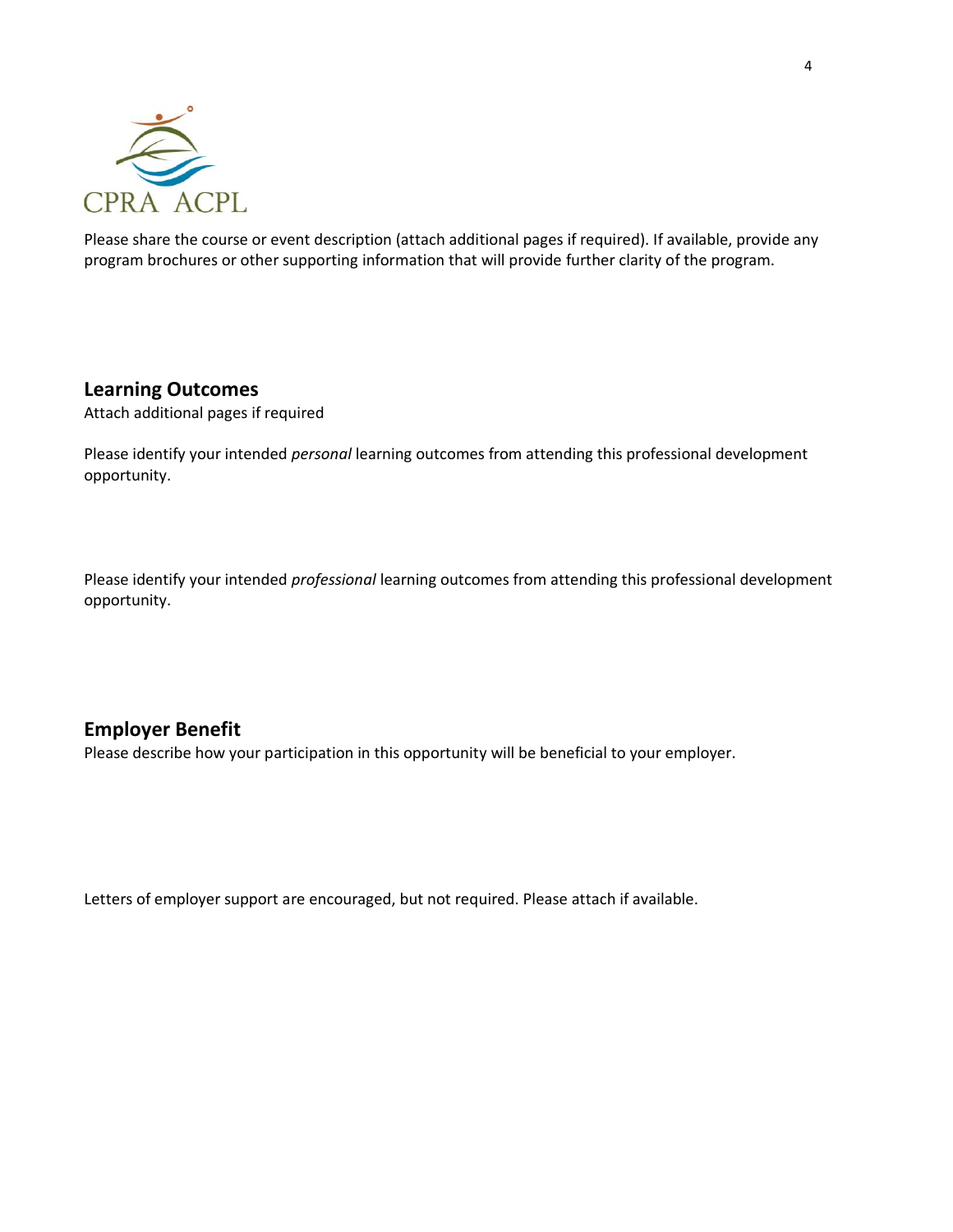

## **Financials**

Provide an outline of the expected financial requirement for expenditures:

| Sources of Funding (Identify all that apply) |                             | <b>Expenditures (Identify all that apply)</b> |               |  |  |  |  |  |
|----------------------------------------------|-----------------------------|-----------------------------------------------|---------------|--|--|--|--|--|
| <b>CPRA Bursary</b>                          | $\frac{1}{\sqrt{2}}$        | <b>Registration Fees</b>                      | $\zeta$       |  |  |  |  |  |
| Self Help - Personal                         | $\frac{1}{\sqrt{2}}$        | <b>Books and Manuals</b>                      |               |  |  |  |  |  |
| Self Help - Employer                         | $\frac{1}{2}$               | Travel                                        | $\mathsf{\$}$ |  |  |  |  |  |
| Self Help - Grants/Other                     | $\frac{1}{2}$               | Accommodations                                | $\frac{1}{2}$ |  |  |  |  |  |
| Other (please specify)                       | $\frac{1}{5}$ $\frac{1}{1}$ | Other (please specify)                        | $\sharp$      |  |  |  |  |  |
|                                              |                             | Taxes                                         | \$            |  |  |  |  |  |
| <b>Total</b>                                 |                             | <b>Total</b>                                  |               |  |  |  |  |  |
| Bursary Request Total (Maximum \$1,000): \$  |                             |                                               |               |  |  |  |  |  |
| <b>Signature of Applicant:</b>               |                             |                                               |               |  |  |  |  |  |
| Please return this completed form to:        |                             |                                               |               |  |  |  |  |  |

Please return this completed form to: *CPRA Harry Boothman Bursary 1180 Walkley Road, Ottawa, ON, K1V 2M5*

Or, electronically to: *[mjay@cpra.ca](mailto:mjay@cpra.ca)*

**Deadline for applications is March 31st**

## **Application Checklist**

- ☐ Completed application
- ☐ Additional course description material (if applicable)
- ☐ Employer letter of support (if applicable)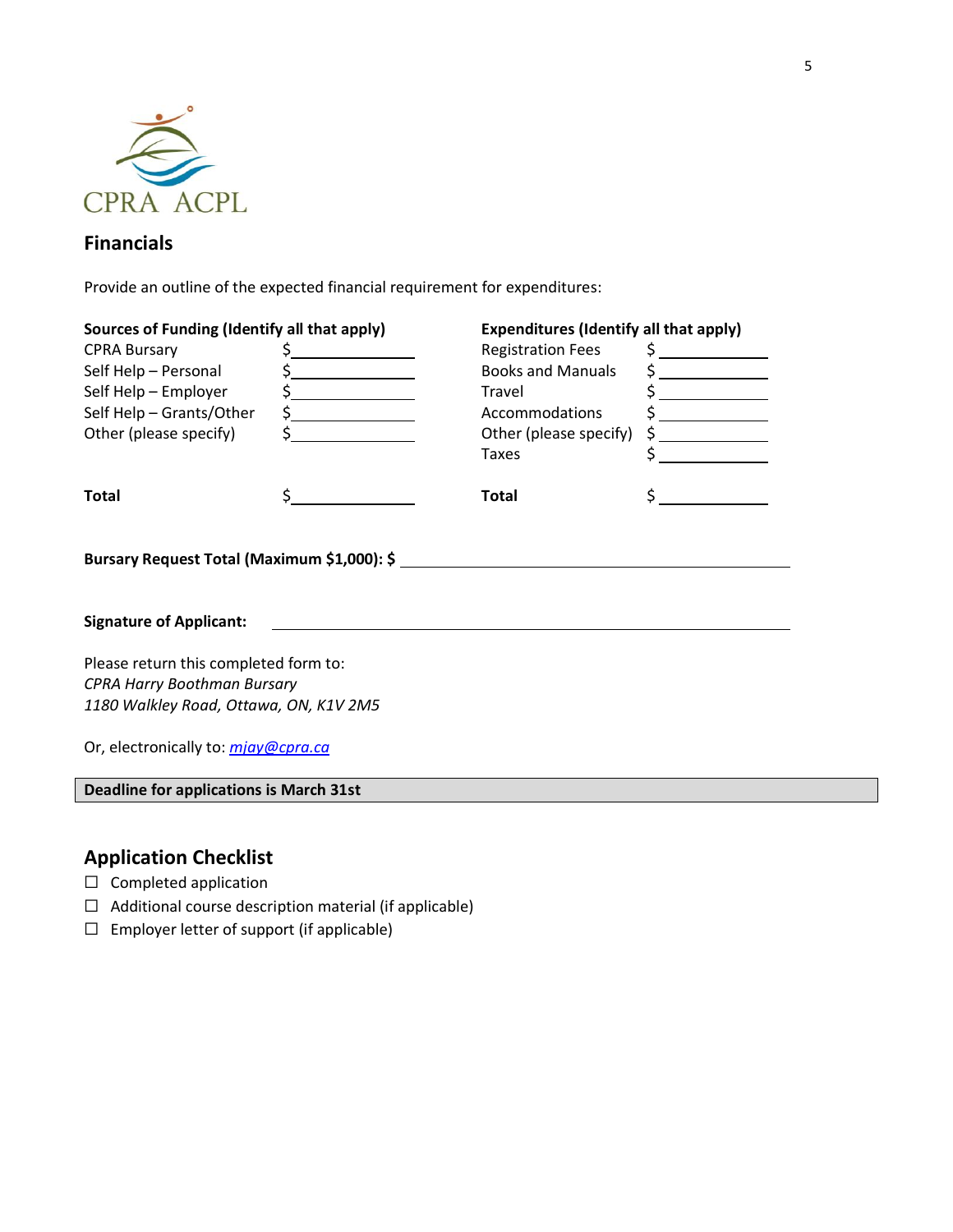

## **CPRA Harry Boothman Bursary Follow Up Report**

| Name:                                                                                                                                                                                                                               |  |
|-------------------------------------------------------------------------------------------------------------------------------------------------------------------------------------------------------------------------------------|--|
| <b>Address:</b>                                                                                                                                                                                                                     |  |
| City/Town:<br><u> 1989 - Johann Barbara, martin amerikan basal dan berasal dalam basal dalam basal dalam basal dalam basal dala</u>                                                                                                 |  |
| <b>Postal Code:</b><br><u> 1989 - Johann Barbara, martin amerikan basar dan basa dan basa dan basa dan basa dan basa dan basa dan basa</u>                                                                                          |  |
| <b>Cell Phone:</b>                                                                                                                                                                                                                  |  |
| Email Address: <u>Communication</u> of the contract of the contract of the contract of the contract of the contract of the contract of the contract of the contract of the contract of the contract of the contract of the contract |  |
|                                                                                                                                                                                                                                     |  |
|                                                                                                                                                                                                                                     |  |

### **Amount of bursary funding approved: \$**

**Deadline for submission of follow up report is within three (3) months of the completion date of the Professional Development opportunity.**

Please share your learnings and provide a brief summary on the Professional Development opportunity you attended with the support of the Harry Boothman Bursary. This information may be utilized for promotional purposes within CPRA communications, please limit your response to 250 words. Potential subject areas recommended include:

- A brief description of Professional Development opportunity outline and its activities.
- Description of your intended learning outcomes and how they were achieved.
- Identifying how will you implement the skills and knowledge gained through this Professional Development opportunity in the future.
- Sharing how you benefited from participation in this scholarship program.

Attach additional pages if required.